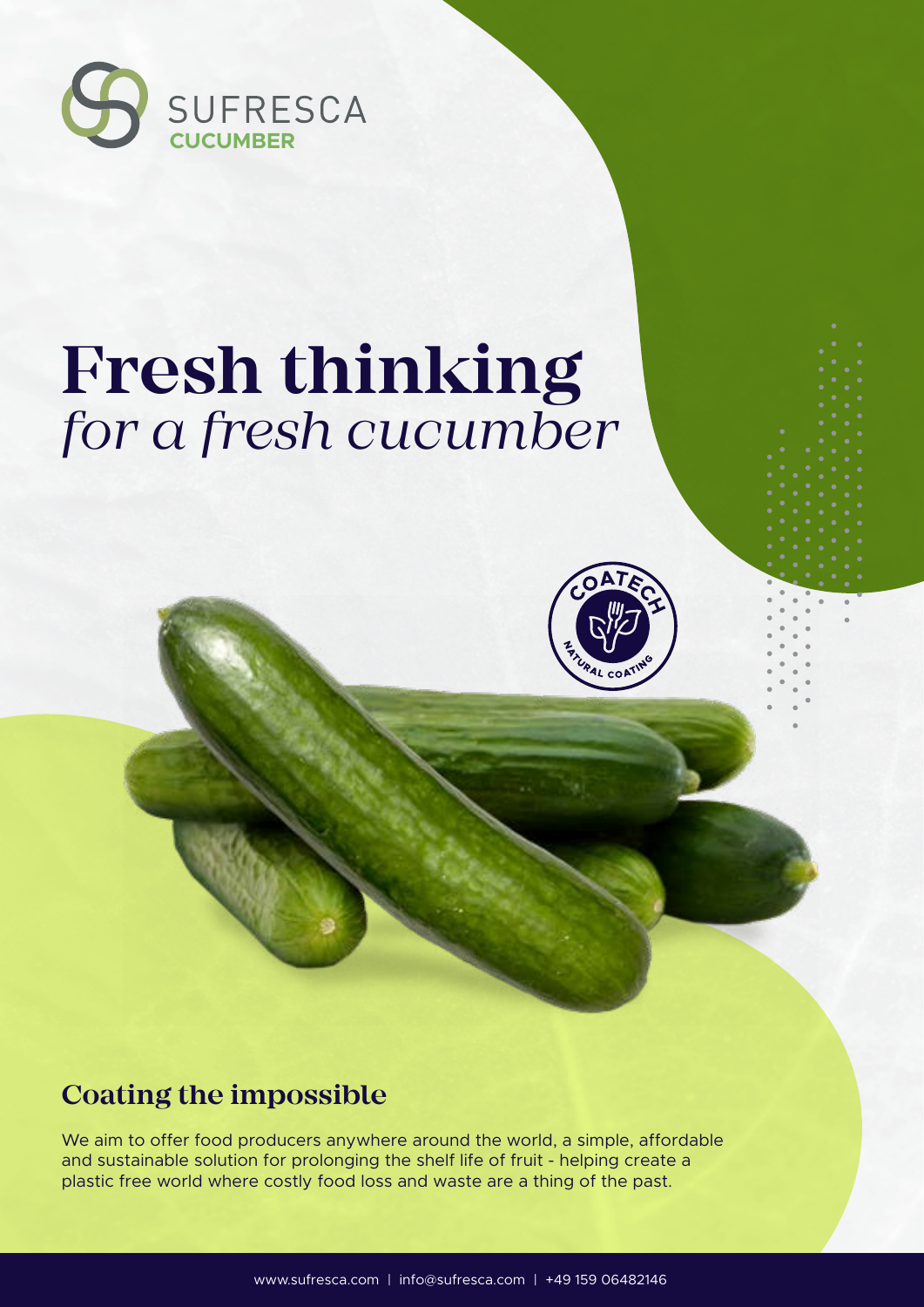### **Natural edible coating**



Applied post-harvest at the packinghouse, creating an imperceptible dry coating



Suitable for **organic produce**



#### **Water-based emulsion Natural & Biodegradable**

Made of plant-based additives and naturally occurring organic compounds, our coatings are essentially food





UNCOATED **G** COATED



Day 0 Day 3 Day 7 Day 10 Day 14 Day 17 Day 21 Day 24



Day 0 Day 3 Day 7 Day 10 Day 14 Day 17 Day 21 Day 24

### **Natural-looking cucumber that stays fresh longer**

Sufresca ensures your cucumbers arrive at their destination safely, through the marketplace to consumers. Our coating slows down maturation, weight loss and subsequent degradation and decay, under cold, ambient, and changing conditions.







No taste No odour Transparent







Ultra-thin No excessive No texture

gloss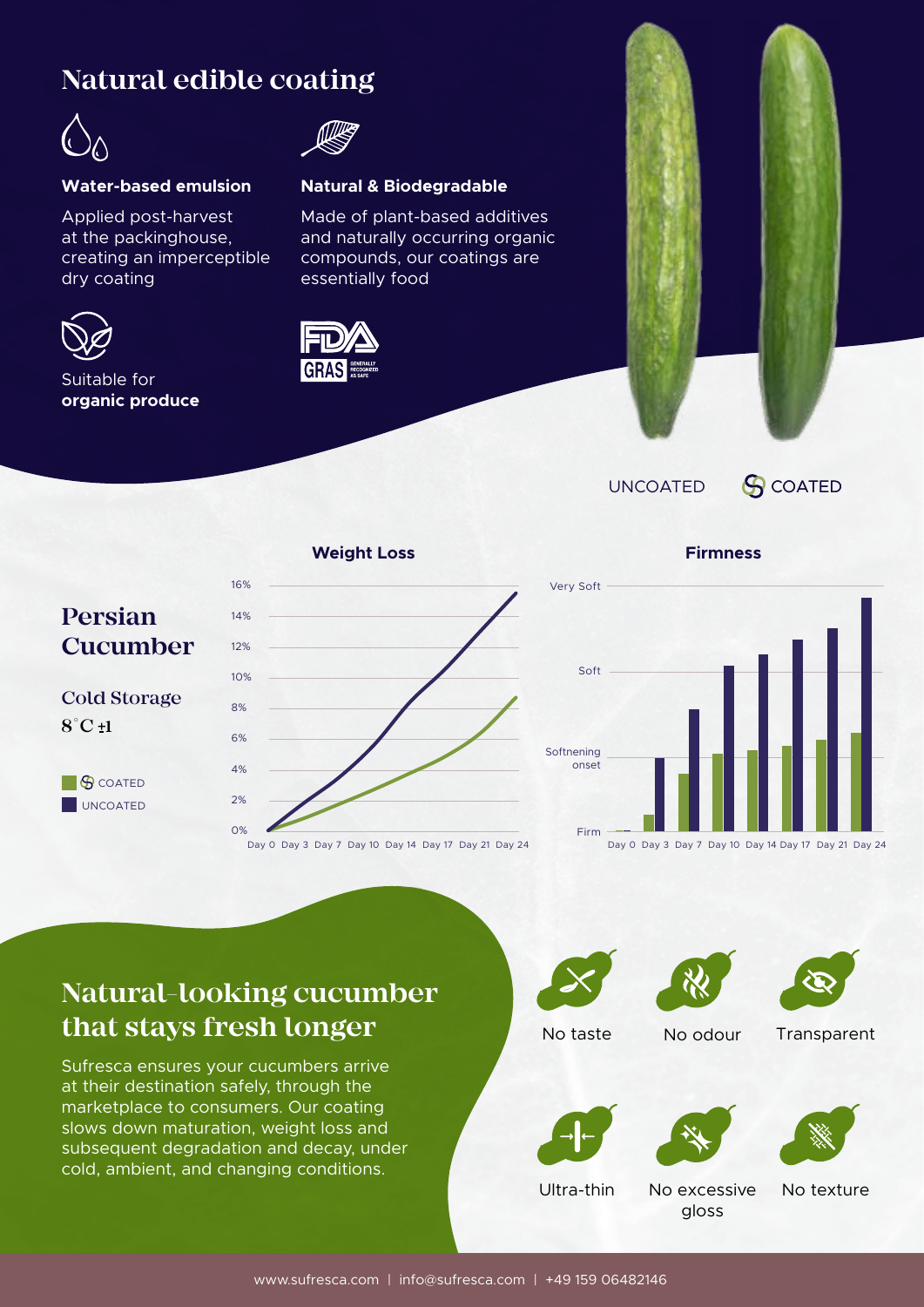

#### **Easy to use**

Sufresca requires no specialized equipment and dries quite fast. Any application line such as those commonly used for waxing or washing, will do. Our coating can be easily implemented in any packinghouse, big or small, anywhere in the world.

### **Typical application line commonly used**



**Spraying & Brushing Drying** 

even at an ambient temperature

#### **How does it work?**

Based on our novel **COATECH** technology, Sufresca partially seals the skin to allow optimal exchange of gases between the cucumber and the environment, such as oxygen, carbon dioxide, water vapor and ethylene. This means that the cucumber's internal atmosphere is modified to slow down postharvest natural processes, while avoiding the impairing effects of over-sealing.

#### **Controlled** Respiration  $\leftarrow$

Moisture stays in